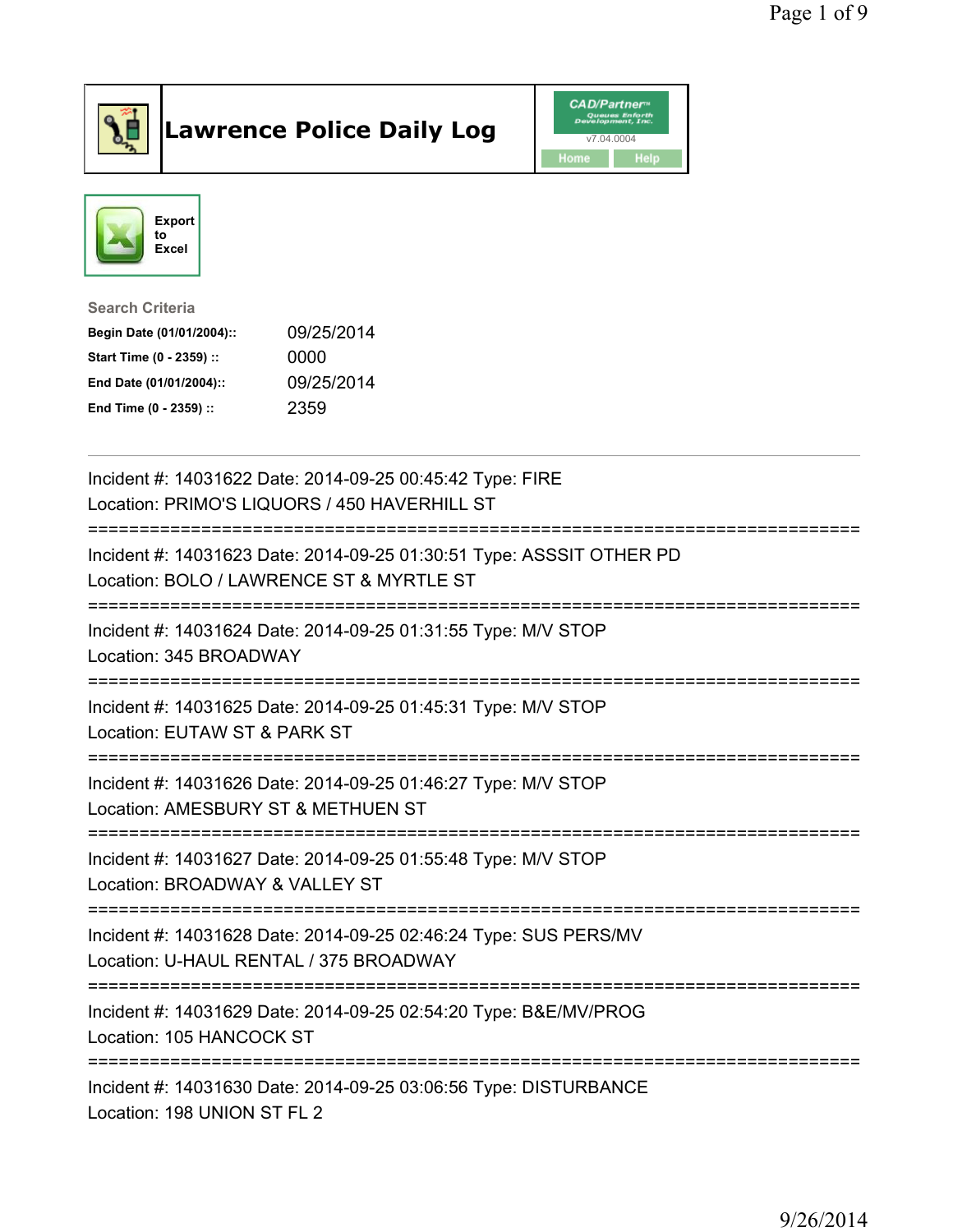| Incident #: 14031631 Date: 2014-09-25 03:09:04 Type: ALARMS<br>Location: LAW GRILLE / 2 AMESBURY ST              |
|------------------------------------------------------------------------------------------------------------------|
| Incident #: 14031632 Date: 2014-09-25 03:47:55 Type: M/V STOP<br>Location: ESSEX AV & ESSEX ST                   |
| Incident #: 14031633 Date: 2014-09-25 04:50:15 Type: ALARMS<br>Location: DON PEDRO / 118 S UNION ST              |
| Incident #: 14031634 Date: 2014-09-25 05:38:40 Type: ALARM/MV<br><b>Location: 9 SUMMER ST</b>                    |
| Incident #: 14031635 Date: 2014-09-25 07:24:07 Type: M/V STOP<br>Location: AMES ST & PEARL ST                    |
| Incident #: 14031636 Date: 2014-09-25 07:27:30 Type: TOW/ABANDONED<br>Location: GRANGER ST & E CAMBRIDGE ST      |
| Incident #: 14031637 Date: 2014-09-25 07:46:20 Type: M/V STOP<br>Location: COMMON ST & LAWRENCE ST               |
| Incident #: 14031638 Date: 2014-09-25 07:57:46 Type: M/V STOP<br>Location: ANDOVER ST & PARKER ST                |
| Incident #: 14031639 Date: 2014-09-25 08:16:18 Type: WARRANT SERVE<br>Location: 2 RAILROAD ST                    |
| Incident #: 14031641 Date: 2014-09-25 08:18:48 Type: STOLEN PROP<br>Location: 90 LOWELL ST                       |
| Incident #: 14031640 Date: 2014-09-25 08:18:54 Type: INVESTIGATION<br>Location: 282 HAVERHILL ST                 |
| Incident #: 14031642 Date: 2014-09-25 08:30:20 Type: GUN CALL<br>Location: LDC / 2 APPLETON ST                   |
| Incident #: 14031643 Date: 2014-09-25 08:35:27 Type: M/V STOP<br>Location: ANDOVER ST & STATE ST                 |
| Incident #: 14031644 Date: 2014-09-25 08:49:51 Type: UNWANTEDGUEST<br>Looption: CEVENLELEVENLI OO LIAMDOLIIDE OT |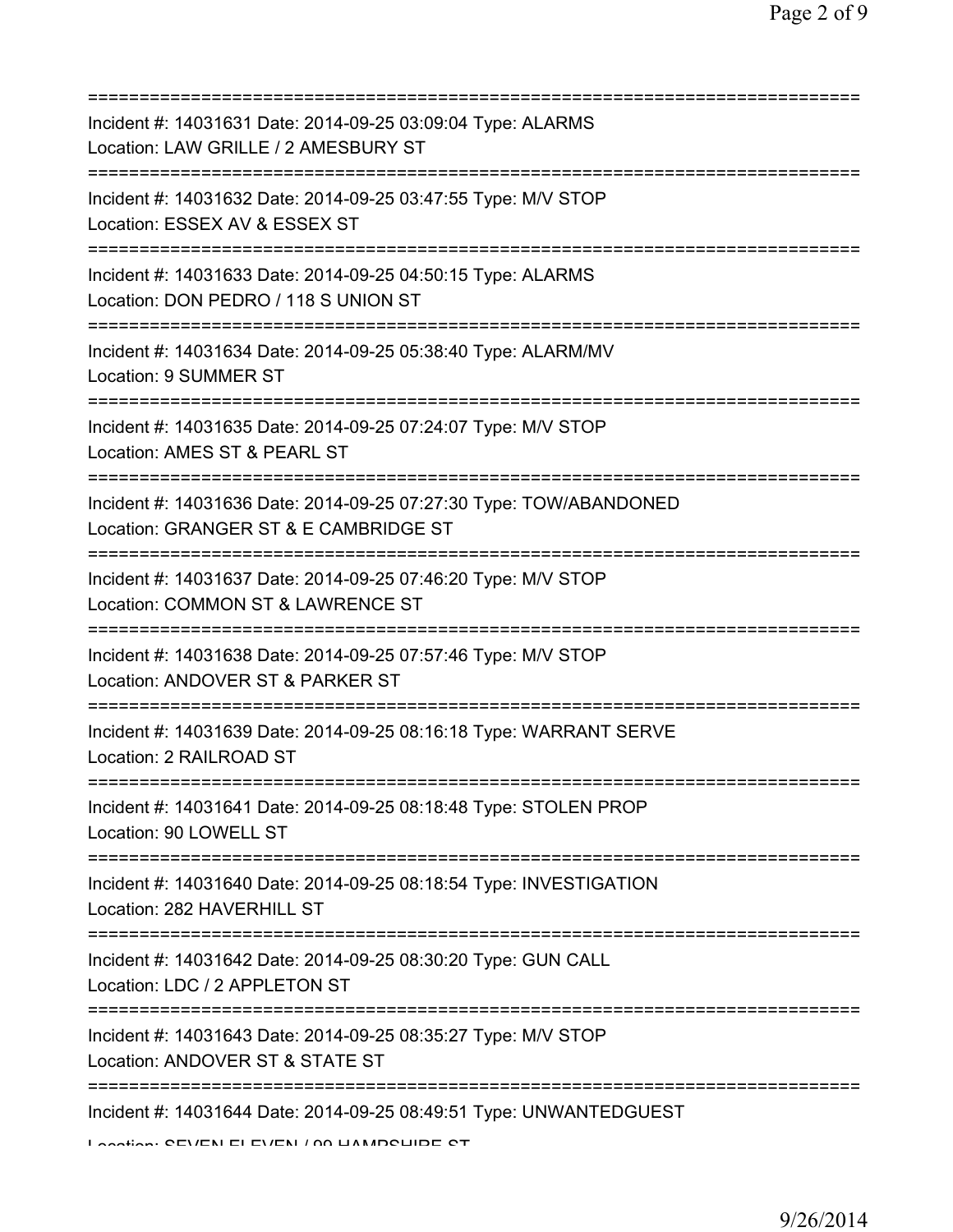| Incident #: 14031645 Date: 2014-09-25 09:11:47 Type: TOW OF M/V<br>Location: BRADFORD ST & HAMPSHIRE ST                                     |
|---------------------------------------------------------------------------------------------------------------------------------------------|
| Incident #: 14031646 Date: 2014-09-25 09:17:48 Type: LARCENY/PAST<br>Location: JFB INDUSTRIES / 309 ANDOVER ST                              |
| Incident #: 14031647 Date: 2014-09-25 09:26:21 Type: COURT DOC SERVE<br>Location: 354 MERRIMACK ST<br>===================================== |
| Incident #: 14031648 Date: 2014-09-25 09:29:18 Type: WIRE DOWN<br>Location: 77 MAY                                                          |
| Incident #: 14031649 Date: 2014-09-25 09:36:23 Type: M/V STOP<br>Location: 266 BROADWAY                                                     |
| Incident #: 14031650 Date: 2014-09-25 09:43:46 Type: DISTURBANCE<br>Location: 599 CANAL ST                                                  |
| Incident #: 14031651 Date: 2014-09-25 09:47:17 Type: SUS PERS/MV<br>Location: BROADWAY & TREMONT ST                                         |
| Incident #: 14031652 Date: 2014-09-25 09:53:00 Type: TOW OF M/V<br>Location: HAVERHILL ST & MILTON ST                                       |
| Incident #: 14031653 Date: 2014-09-25 09:53:18 Type: M/V STOP<br>Location: 2 APPLETON ST                                                    |
| Incident #: 14031654 Date: 2014-09-25 10:03:42 Type: TOW OF M/V<br>Location: ESSEX ST & HAMPSHIRE ST                                        |
| ========================<br>Incident #: 14031655 Date: 2014-09-25 10:16:49 Type: M/V STOP<br>Location: BIG N' BEEFY / 415 BROADWAY          |
| Incident #: 14031656 Date: 2014-09-25 10:17:29 Type: WARRANT SERVE<br>Location: 12 AMES ST                                                  |
| Incident #: 14031657 Date: 2014-09-25 10:22:15 Type: SUS PERS/MV<br>Location: FRANKLIN ST & HAVERHILL ST                                    |
| Incident #: 14031658 Date: 2014-09-25 10:40:36 Type: DOMESTIC/PROG                                                                          |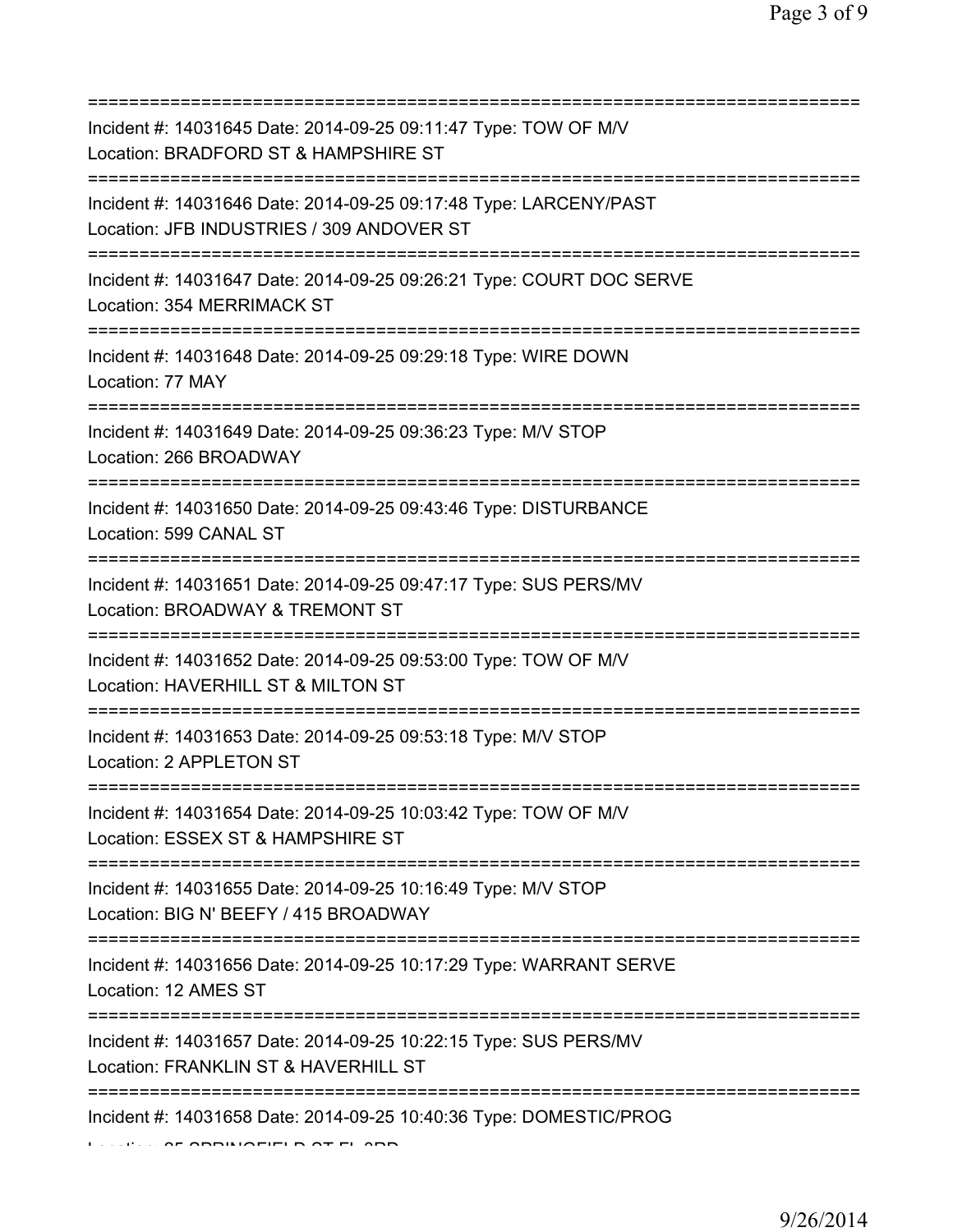=========================================================================== Incident #: 14031659 Date: 2014-09-25 10:47:33 Type: SUS PERS/MV Location: 205 BROADWAY =========================================================================== Incident #: 14031660 Date: 2014-09-25 10:51:13 Type: M/V STOP Location: 250 ESSEX ST =========================================================================== Incident #: 14031662 Date: 2014-09-25 10:55:19 Type: CK WELL BEING Location: 156 PARK ST =========================================================================== Incident #: 14031661 Date: 2014-09-25 10:56:07 Type: M/V STOP Location: BROADWAY & PARK ST =========================================================================== Incident #: 14031663 Date: 2014-09-25 11:26:22 Type: 209A/SERVE Location: 128 COMMON ST =========================================================================== Incident #: 14031664 Date: 2014-09-25 11:41:07 Type: M/V STOP Location: HAVERHILL ST & LAWRENCE ST =========================================================================== Incident #: 14031665 Date: 2014-09-25 11:47:29 Type: 209A/VIOLATION Location: GREATER INSURANCE / 61 BRADFORD ST =========================================================================== Incident #: 14031666 Date: 2014-09-25 12:09:57 Type: AUTO ACC/NO PI Location: E HAVERHILL ST & PROSPECT ST =========================================================================== Incident #: 14031667 Date: 2014-09-25 12:13:31 Type: M/V STOP Location: BROADWAY & MANCHESTER ST =========================================================================== Incident #: 14031668 Date: 2014-09-25 12:18:47 Type: ANIMAL COMPL Location: 41 PHILLIPS ST =========================================================================== Incident #: 14031669 Date: 2014-09-25 12:22:28 Type: M/V STOP Location: FRANKLIN ST & HAVERHILL ST =========================================================================== Incident #: 14031670 Date: 2014-09-25 12:28:12 Type: M/V STOP Location: 77 MYRTLE ST =========================================================================== Incident #: 14031671 Date: 2014-09-25 12:29:28 Type: INVEST CONT Location: 44 PEARL ST =========================================================================== Incident #: 14031672 Date: 2014-09-25 12:33:43 Type: DRUG VIO

Location: 162 ABBOTT ST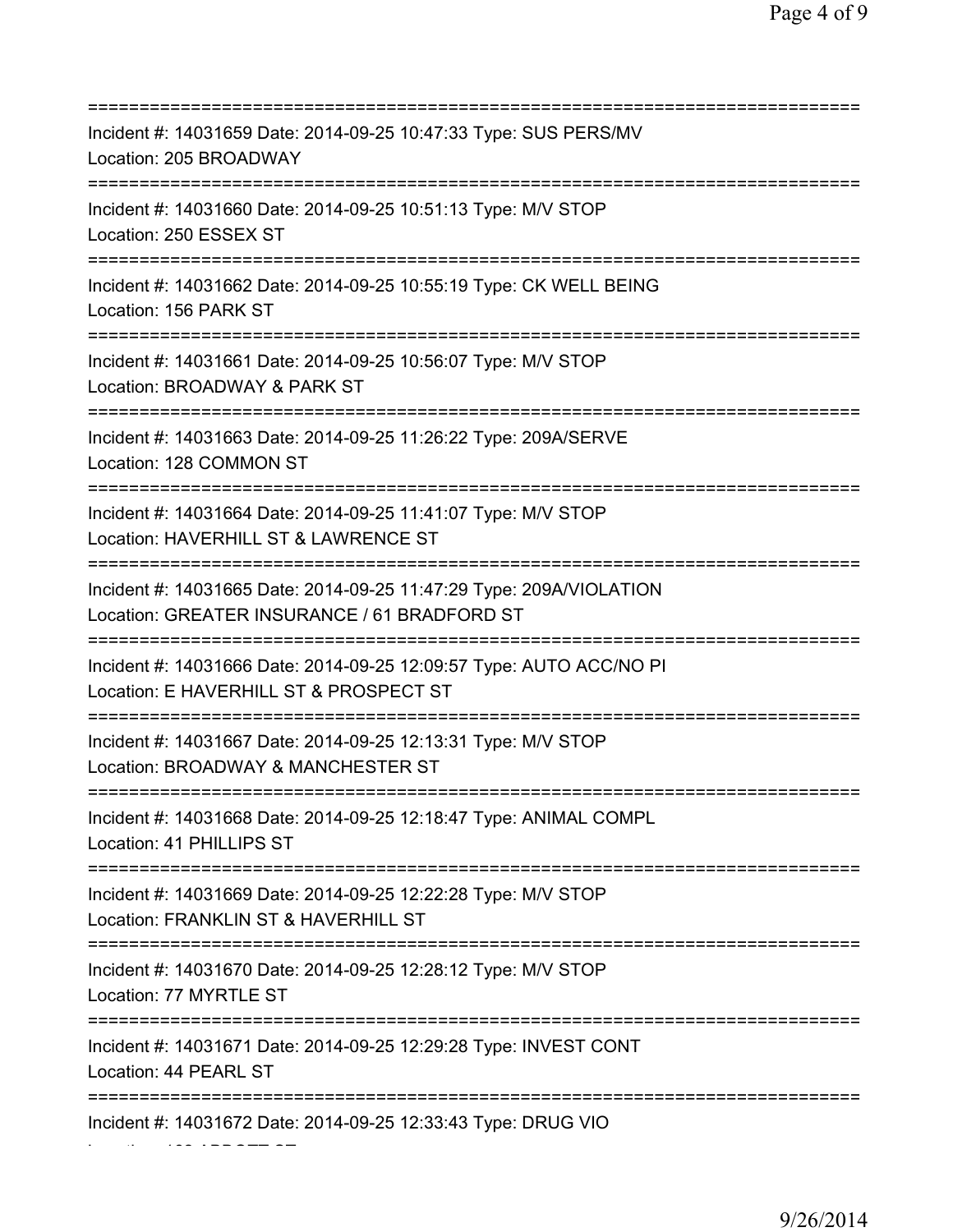| Incident #: 14031673 Date: 2014-09-25 12:41:01 Type: AUTO ACC/NO PI<br>Location: 89 MAY ST                                                    |
|-----------------------------------------------------------------------------------------------------------------------------------------------|
| Incident #: 14031674 Date: 2014-09-25 12:45:47 Type: WARRANT SERVE<br>Location: LEOS AUTO REPAIR / 157 S BROADWAY<br>======================== |
| Incident #: 14031675 Date: 2014-09-25 12:52:08 Type: M/V STOP<br>Location: BRADFORD ST & BROADWAY                                             |
| Incident #: 14031676 Date: 2014-09-25 12:56:59 Type: INVESTIGATION<br>Location: 90 LOWELL ST<br>================================              |
| Incident #: 14031677 Date: 2014-09-25 12:59:53 Type: M/V STOP<br>Location: BROADWAY & LOWELL ST<br>====================                       |
| Incident #: 14031678 Date: 2014-09-25 13:03:51 Type: 209A/SERVE<br>Location: 340 HAVERHILL ST                                                 |
| Incident #: 14031679 Date: 2014-09-25 13:05:20 Type: M/V STOP<br>Location: BROADWAY & LOWELL ST                                               |
| Incident #: 14031680 Date: 2014-09-25 13:08:59 Type: CRUISER ACCID<br>Location: 77 MAY ST                                                     |
| Incident #: 14031681 Date: 2014-09-25 13:37:59 Type: UNKNOWN PROB<br>Location: 205 S UNION ST                                                 |
| Incident #: 14031682 Date: 2014-09-25 13:51:55 Type: M/V STOP<br>Location: GENERAL ST & PROSPECT ST                                           |
| Incident #: 14031683 Date: 2014-09-25 14:04:09 Type: UNATENEDCHILD<br>Location: 110D MARKET ST                                                |
| Incident #: 14031684 Date: 2014-09-25 14:07:26 Type: ALARM/HOLD<br>Location: SUPER MAX / 775 ESSEX ST                                         |
| Incident #: 14031685 Date: 2014-09-25 14:28:34 Type: UNKNOWN PROB<br>Location: 190 OSGOOD ST                                                  |
| Incident #: 14031686 Date: 2014-09-25 14:49:06 Type: AUTO ACC/NO PI                                                                           |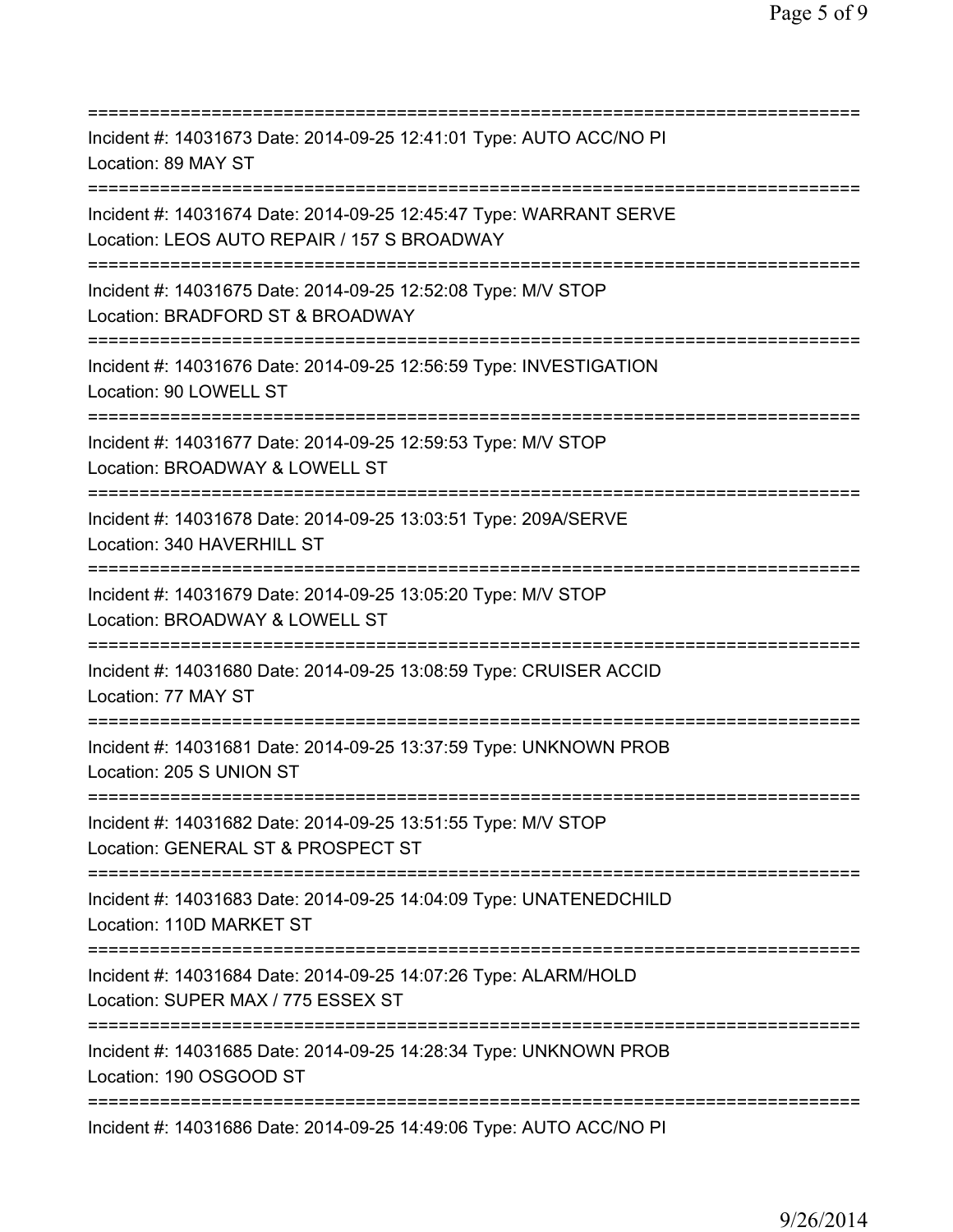| ==========================                                                                                                          |
|-------------------------------------------------------------------------------------------------------------------------------------|
| Incident #: 14031687 Date: 2014-09-25 14:51:02 Type: DISTURBANCE<br>Location: 1 GENERAL ST                                          |
| Incident #: 14031688 Date: 2014-09-25 14:54:05 Type: SUS PERS/MV<br>Location: METHUEN ST & MILL ST                                  |
| Incident #: 14031689 Date: 2014-09-25 15:08:24 Type: 209A/SERVE<br>Location: 130 BAILEY ST                                          |
| Incident #: 14031690 Date: 2014-09-25 15:25:16 Type: SUS PERS/MV<br>Location: 200 COMMON ST                                         |
| Incident #: 14031691 Date: 2014-09-25 15:27:51 Type: M/V STOP<br>Location: APPLETON ST & ESSEX ST<br>============================== |
| Incident #: 14031692 Date: 2014-09-25 15:44:32 Type: M/V STOP<br>Location: METHUEN ST & MILL ST                                     |
| Incident #: 14031693 Date: 2014-09-25 15:46:34 Type: M/V STOP<br>Location: LORING ST & SALEM ST                                     |
| Incident #: 14031695 Date: 2014-09-25 16:09:39 Type: CK WELL BEING<br>Location: BUS STATION / 295 COMMON ST                         |
| Incident #: 14031694 Date: 2014-09-25 16:10:12 Type: SUS PERS/MV<br>Location: SOUTH LAWRENCE EAST SCHOOL / 165 CRAWFORD ST          |
| Incident #: 14031696 Date: 2014-09-25 16:13:18 Type: AUTO ACC/UNK PI<br>Location: 9 SUMMER ST                                       |
| Incident #: 14031697 Date: 2014-09-25 16:24:31 Type: M/V STOP<br>Location: 11 LAWRENCE ST                                           |
| Incident #: 14031698 Date: 2014-09-25 16:26:29 Type: ALARM/HOLD<br>Location: 248B BROADWAY                                          |
| Incident #: 14031699    Date: 2014-09-25    16:29:51    Type: WARRANT    SERVE<br>Location: 245 BAILEY ST #3                        |
| Incident #: 14031700 Date: 2014-09-25 17:09:49 Type: B&E/PAST                                                                       |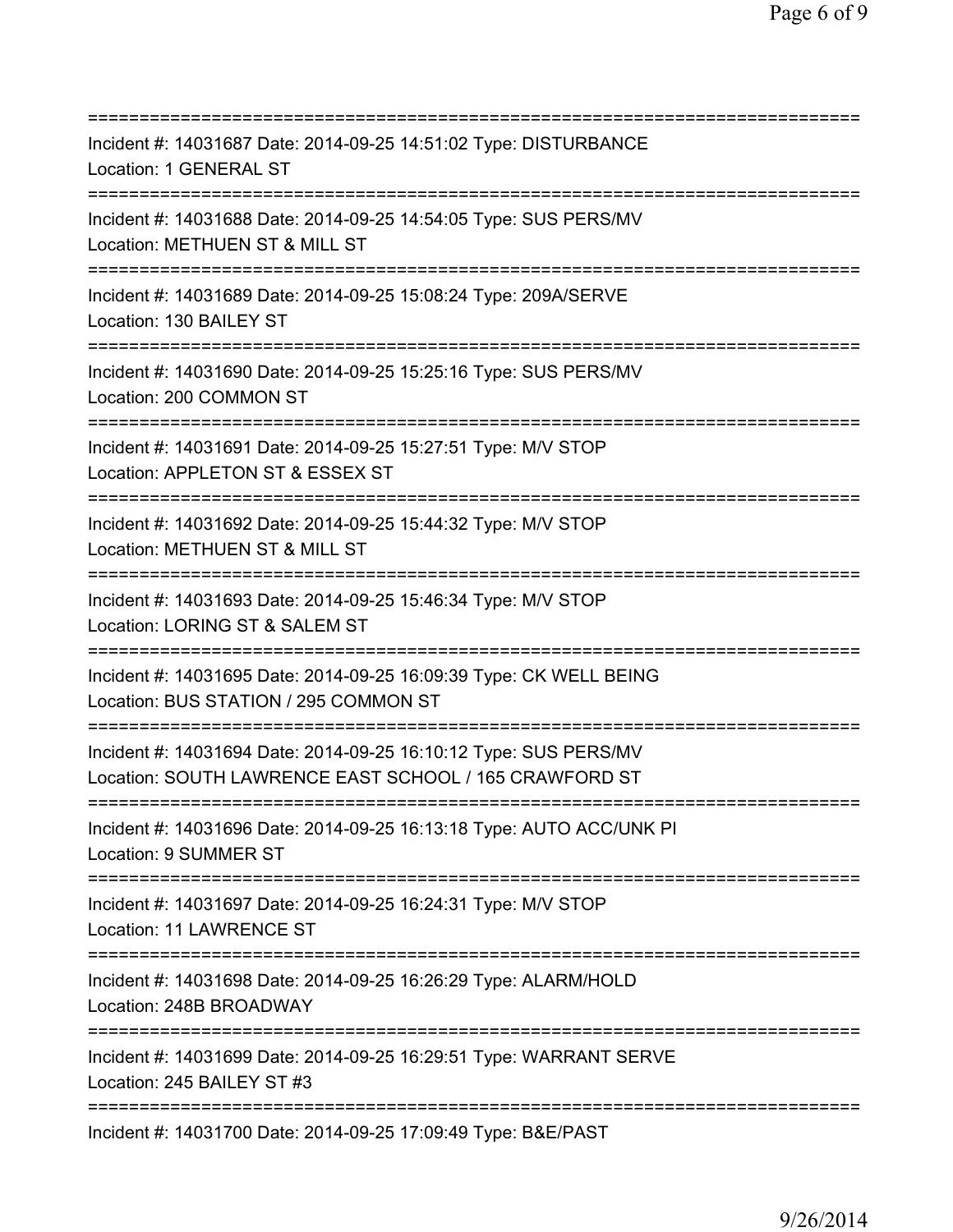| Location: 27 FAIRMONT ST                                                                                                                     |
|----------------------------------------------------------------------------------------------------------------------------------------------|
| Incident #: 14031701 Date: 2014-09-25 18:23:18 Type: M/V STOP<br>Location: BENNINGTON ST & CHESTNUT ST<br>===============================    |
| Incident #: 14031702 Date: 2014-09-25 18:28:11 Type: NOISE ORD<br>Location: 76 SALEM ST                                                      |
| Incident #: 14031703 Date: 2014-09-25 18:47:27 Type: PARK & WALK<br>Location: BRADFORD ST & BROADWAY                                         |
| Incident #: 14031704 Date: 2014-09-25 18:51:44 Type: M/V STOP<br>Location: 5 N PARRISH RD                                                    |
| ===================================<br>Incident #: 14031705 Date: 2014-09-25 18:53:25 Type: M/V STOP<br>Location: ARLINGTON ST & SARATOGA ST |
| Incident #: 14031706 Date: 2014-09-25 18:54:41 Type: LIC PLATE STO<br>Location: AMESBURY ST & COMMON ST                                      |
| Incident #: 14031707 Date: 2014-09-25 18:56:22 Type: M/V STOP<br>Location: FERN ST & LAWRENCE ST                                             |
| Incident #: 14031708 Date: 2014-09-25 19:03:09 Type: SHOTS FIRED<br>Location: FARNHAM ST & S UNION ST                                        |
| Incident #: 14031709 Date: 2014-09-25 19:04:20 Type: HOME INVASION<br>Location: 620 HAVERHILL ST FL 2                                        |
| Incident #: 14031710 Date: 2014-09-25 19:04:33 Type: HOME INVASION<br>Location: 620 HAVERHILL ST FL 2                                        |
| Incident #: 14031711 Date: 2014-09-25 19:07:08 Type: THREATS<br>Location: 37 STATE ST                                                        |
| Incident #: 14031712 Date: 2014-09-25 19:26:27 Type: ROBBERY PAST<br>Location: 8 GREEN ST                                                    |
| Incident #: 14031713 Date: 2014-09-25 19:29:27 Type: AMBULANCE ASSSI<br>Location: 16 EXETER ST                                               |
| MANING THE R. ANDRESS ON A NOTE AND ALAN TURN INCTING AND THE MANING                                                                         |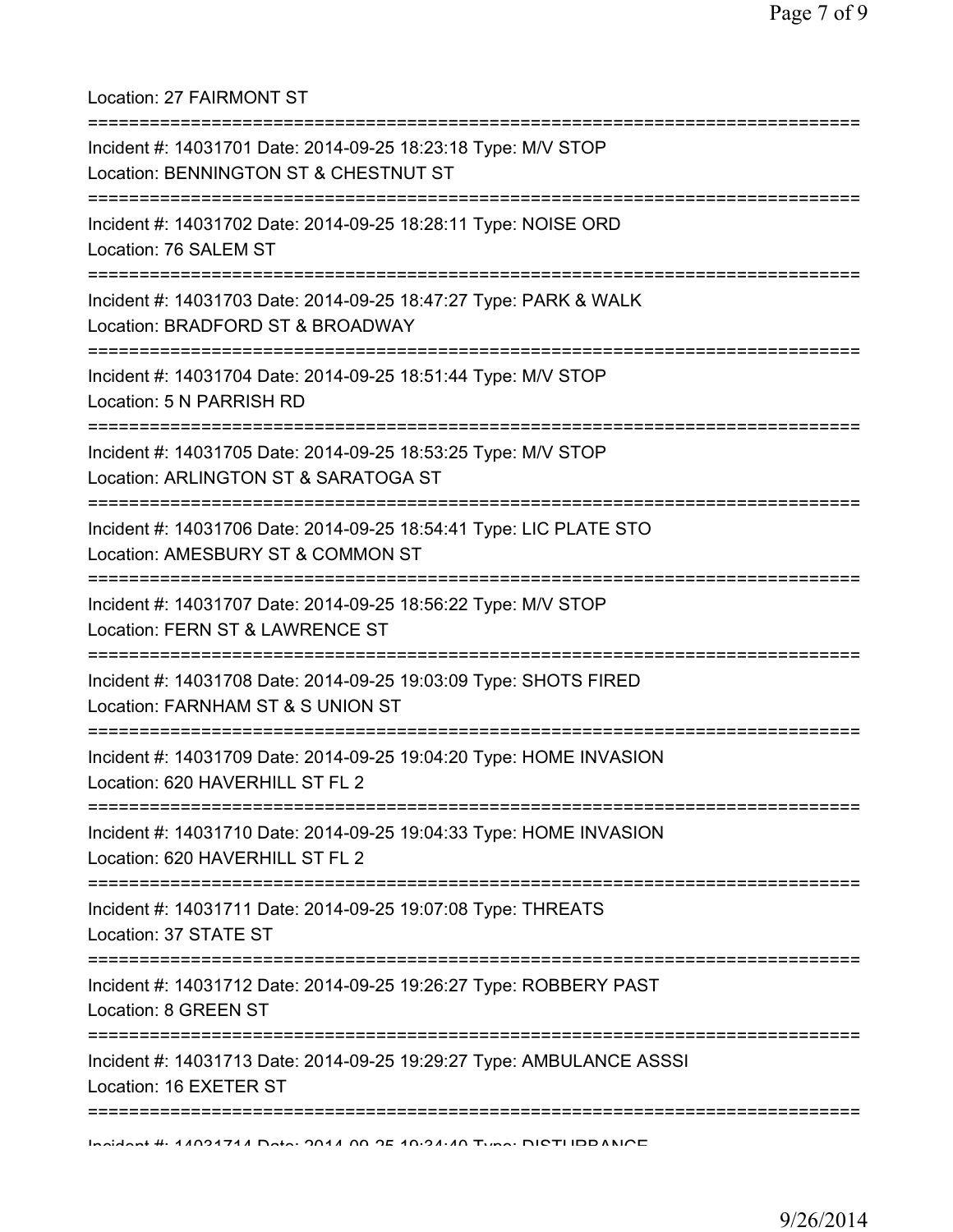Location: 60 CONGRESS ST

| Incident #: 14031715 Date: 2014-09-25 19:41:46 Type: SHOTS FIRED<br>Location: 180 JACKSON ST                                             |
|------------------------------------------------------------------------------------------------------------------------------------------|
| ====================================<br>Incident #: 14031716 Date: 2014-09-25 19:42:39 Type: M/V STOP<br>Location: BROADWAY & TREMONT ST |
| Incident #: 14031717 Date: 2014-09-25 20:09:57 Type: CK WELL BEING<br>Location: 69 TREMONT ST                                            |
| Incident #: 14031718 Date: 2014-09-25 20:22:52 Type: M/V STOP<br>Location: INMAN ST & S BROADWAY                                         |
| Incident #: 14031719 Date: 2014-09-25 20:40:51 Type: ALARM/BURG<br>Location: ADVANCED AUTO / 183 BROADWAY                                |
| Incident #: 14031720 Date: 2014-09-25 20:48:54 Type: INVEST CONT<br>Location: 700 ESSEX ST                                               |
| Incident #: 14031721 Date: 2014-09-25 20:53:24 Type: KEEP PEACE<br>Location: 8 CHELMSFORD ST                                             |
| Incident #: 14031722 Date: 2014-09-25 20:59:46 Type: MISSING PERS<br>Location: 109 GARDEN ST FL 3RD                                      |
| Incident #: 14031723 Date: 2014-09-25 21:16:22 Type: TOW OF M/V<br>Location: BERKELEY ST & E HAVERHILL ST                                |
| Incident #: 14031724 Date: 2014-09-25 21:21:04 Type: NOISE ORD<br>Location: FARNHAM ST & FOSTER ST                                       |
| Incident #: 14031725 Date: 2014-09-25 21:27:44 Type: UNKNOWN PROB<br>Location: 13 W DALTON ST                                            |
| Incident #: 14031726 Date: 2014-09-25 21:39:05 Type: B&E/PAST<br>Location: 47 MAY ST FL 3                                                |
| Incident #: 14031727 Date: 2014-09-25 21:39:30 Type: GUN CALL<br>Location: MAGNOLIA ST & MIDDLEBURY ST                                   |
|                                                                                                                                          |